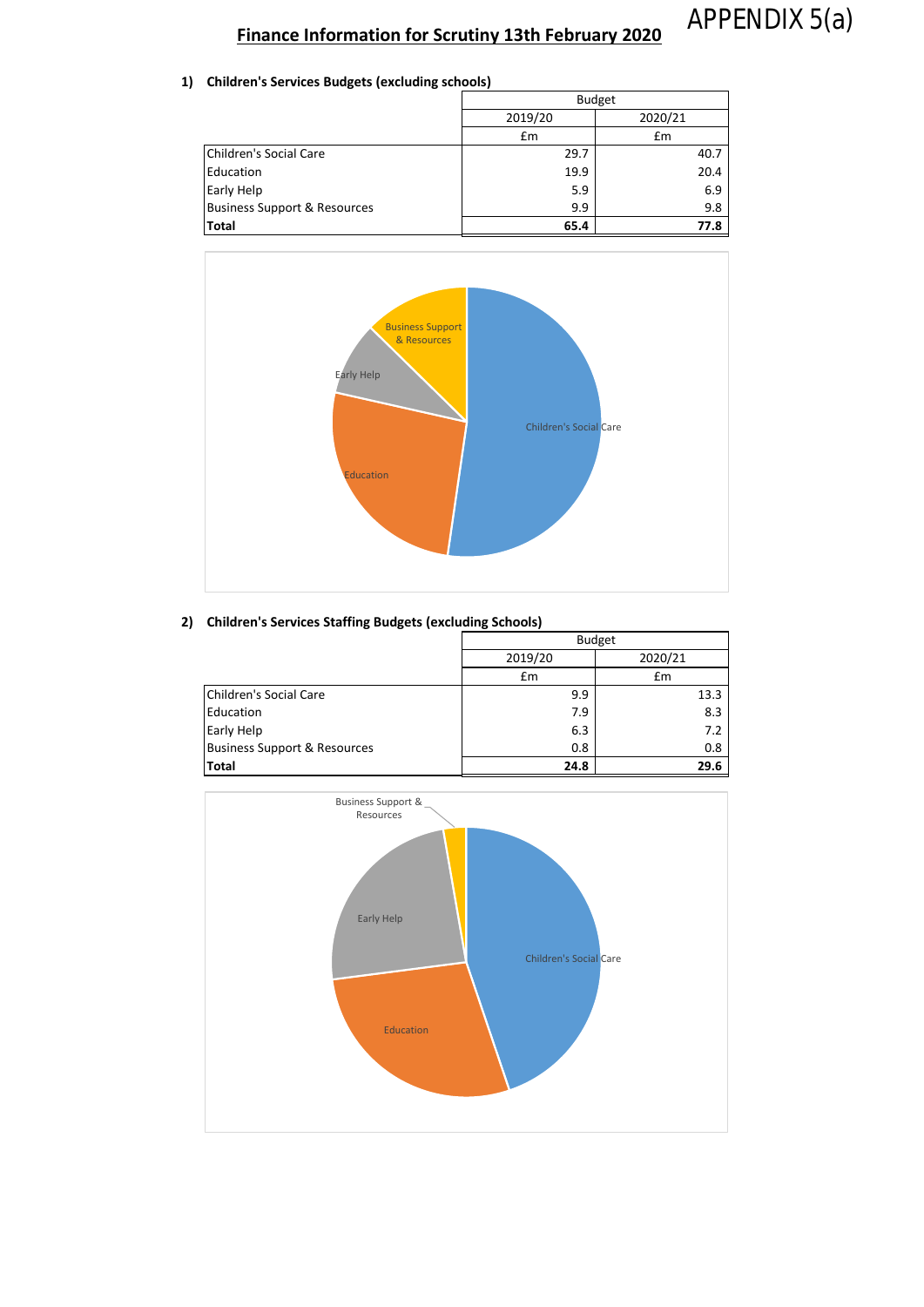#### **3) Early Help for Children & Families Budgets by Sevice (excluding central support costs)**

|                                          | Gross Expenditure Budget |         |
|------------------------------------------|--------------------------|---------|
| Service                                  | 2019/20                  | 2020/21 |
|                                          | £000s                    | £000s   |
| <b>Blackpool Young People's Service</b>  | 1,920                    | 2,579   |
| Headstart                                | 2,863                    | 2,546   |
| <b>Childrens Centres and Sure Starts</b> | 2,177                    | 2,181   |
| <b>Families in Need</b>                  | 1,406                    | 1,667   |
| <b>Troubled Families</b>                 | 818                      | 818     |
| <b>Contact Workers</b>                   | 375                      | 383     |
| Other Commissoining (inc. DA, S&L etc.)  | 366                      | 366     |
| <b>Total</b>                             | 9,924                    | 10,540  |



### **4) Children's Social Care Placements Budgets**

|                                            | Gross Expenditure Budget |         |
|--------------------------------------------|--------------------------|---------|
| Service                                    | 2019/20                  | 2020/21 |
|                                            | Em                       | £m      |
| <b>External Residential</b>                | 8.60                     | 12.25   |
| <b>External Fostering</b>                  | 3.94                     | 5.63    |
| Internal Fostering                         | 3.46                     | 3.81    |
| Internal Residential                       | 0.63                     | 0.63    |
| $16+$                                      | 1.83                     | 2.79    |
| Special Guardianship                       | 2.04                     | 1.82    |
| Adoption                                   | 1.04                     | 0.98    |
| Secure/Parent & Baby/Child Adoption Orders | 0.54                     | 1.32    |
| <b>Total</b>                               | 22.08                    | 29.22   |